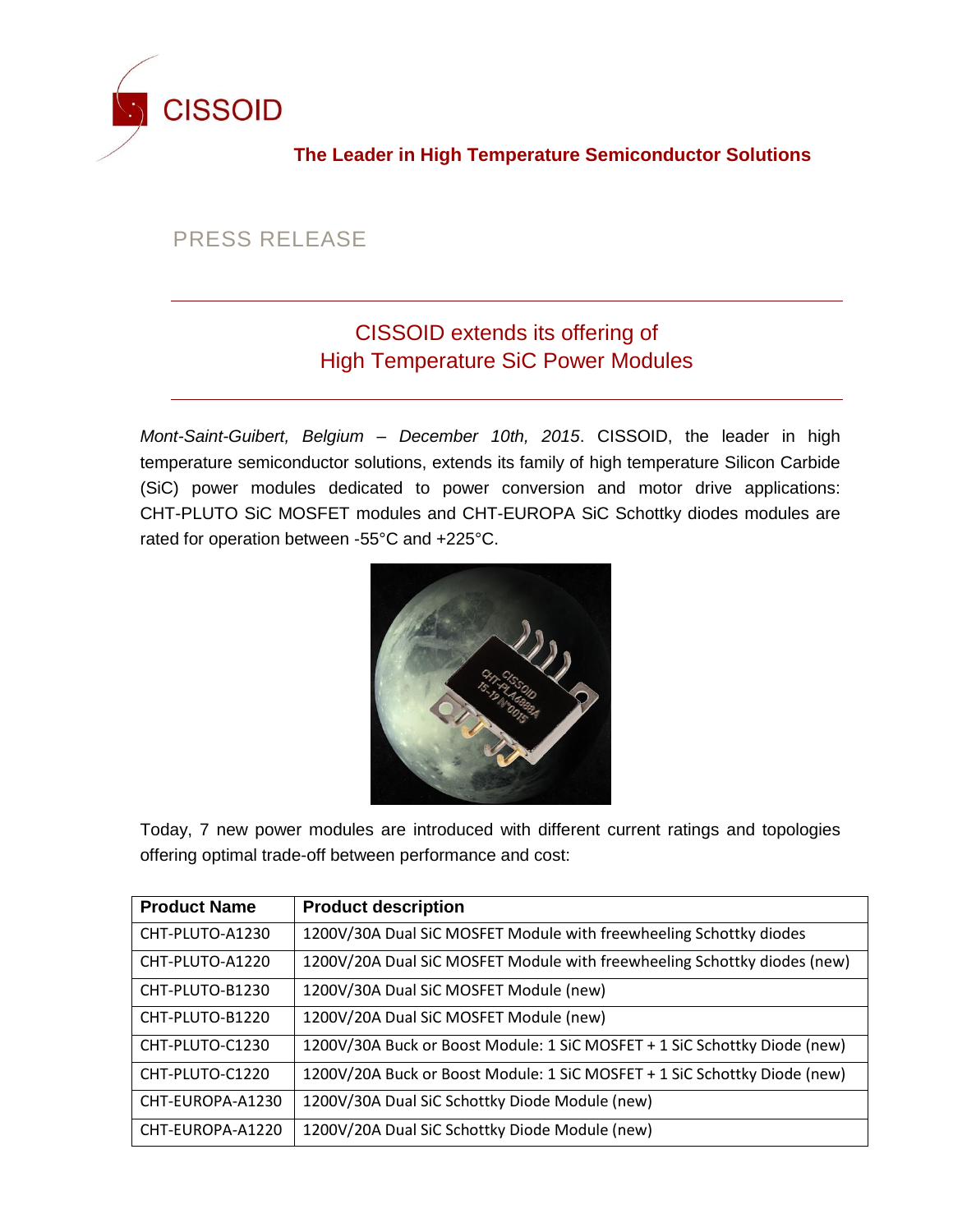CHT-PLUTO and CHT-EUROPA power modules are available in hermetically sealed 8 pins proprietary "HM8A" metal package with dimensions of 18mm x 29mm excluding mounting tabs. The devices are electrically isolated from the case of the package. These new components benefit from CISSOID long experience in the manufacturing, packaging, testing and qualifying of high temperature semiconductors.

Depending on the converter (DC-DC/AC-DC/DC-AC, isolated/non-isolated, step-up/stepdown), the user can choose between different topologies: dual SiC MOSFET, with or without embedded freewheeling SiC Schottky diode; Buck or Boost configuration featuring independent SiC MOSFET and SiC Schottky Diode; or a dual SiC Schottky diode. CHT-PLUTO and CHT-EUROPA modules allow designers to address current ratings from 20A up to 60A, using 2 devices of a single module in parallel. Selecting the right current rating offers the optimal trade-off between conduction and switching losses as well as the right cost for the application.



The On-resistance and thermal resistance of CHT-PLUTO SiC MOSFET modules directly scale with the current rating, respectively from 90mOhms down to 23mOhms at  $V_{GS}=20V$ and from 1.2°C/W down to 0.35°C/W. This allows for the optimal selection of the module rating depending on total losses and the temperature mission profile of the power converter. The high operating junction temperature, up to 225°C, and the low switching energies of SiC MOSFET's, which are lower than 600µJ at 20A, offers further design headroom. All the modules are rated with a breakdown voltage in excess of 1200V at 225°C.

With two additional source connectors for an easy and robust connection to the gate driver, CHT-PLUTO MOSFET modules are ideally controlled by CISSOID new high temperature gate driver, HADES<sup>®</sup>v2, featuring high peak current capability and its high dV/dT robustness, enabling very fast switching and low switching losses. Dave Hutton, CEO at